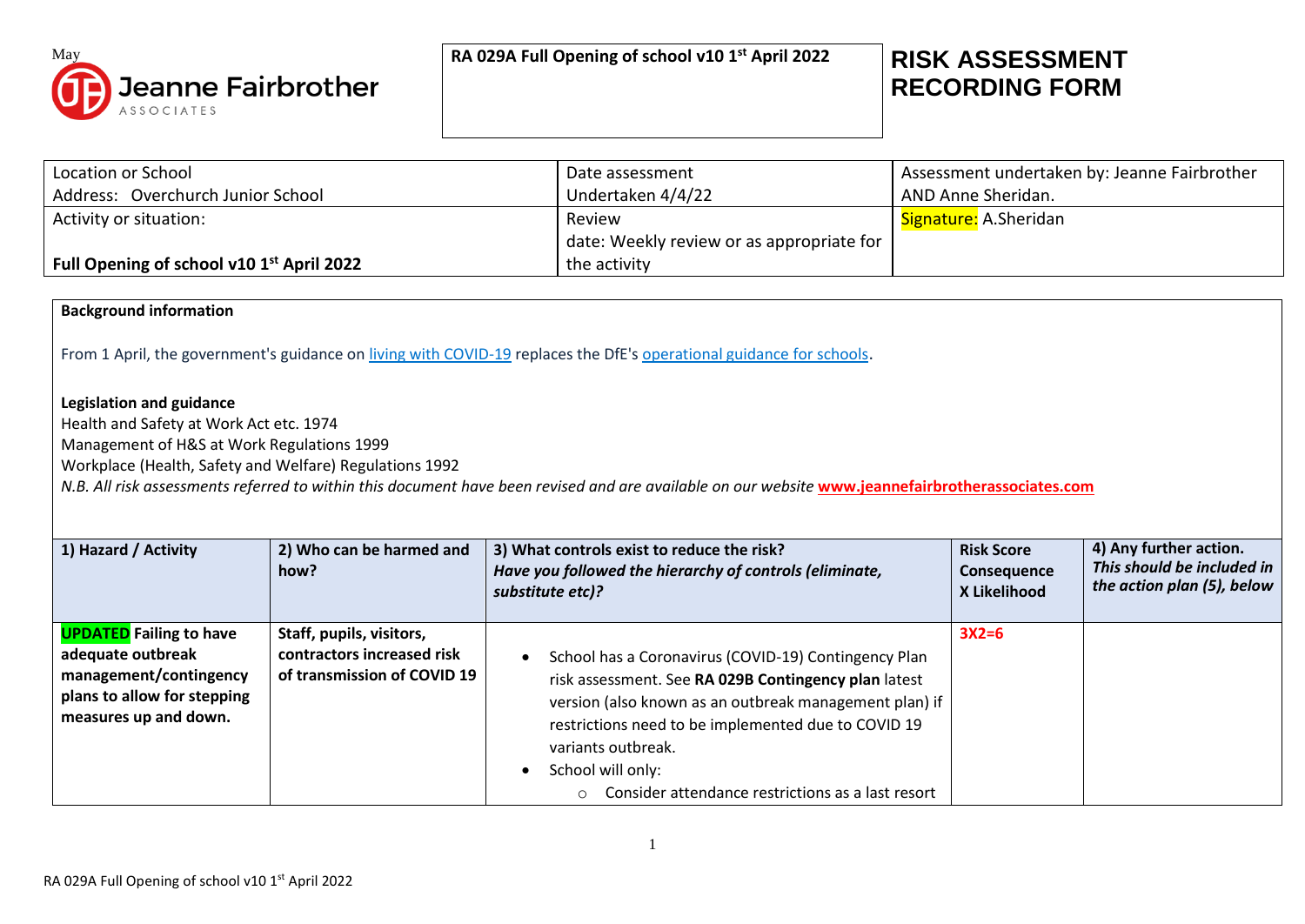|                              |                                                                                       | Keep measures to the minimum number of<br>$\circ$<br>groups possible<br>Keep measures for the shortest amount of time<br>possible<br>School will take extra steps to manage the transmission<br>of COVID-19 and seek public health advice if the number<br>of positive cases reaches a certain threshold.<br>School will follow measures recommended by the Local<br>Authority, Director of Public Health and local protection<br>teams (HPTs) as part of the outbreak management<br>responsibilities.<br>School has updated its School Emergency Plan in line<br>$\bullet$<br>with April 1 <sup>st</sup> DfE guidance: Emergency planning and<br>response for education, childcare, and children's social<br>care settings which includes public health emergencies.<br>School will refer to UK Health Security Agency (UKHSA)<br>health protection in education and childcare settings |         |
|------------------------------|---------------------------------------------------------------------------------------|------------------------------------------------------------------------------------------------------------------------------------------------------------------------------------------------------------------------------------------------------------------------------------------------------------------------------------------------------------------------------------------------------------------------------------------------------------------------------------------------------------------------------------------------------------------------------------------------------------------------------------------------------------------------------------------------------------------------------------------------------------------------------------------------------------------------------------------------------------------------------------------|---------|
| <b>UPDATE</b> Face coverings | Staff, pupils, visitors,<br>contractors increased risk<br>of transmission of COVID 19 | Face coverings are no longer advised for pupils, staff and<br>visitors in classrooms or communal areas.<br>Staff and pupils should follow wider advice on face coverings<br>outside of school, including on transport to and from school.<br>School may be advised by a director of public health that<br>face coverings should temporarily be worn in communal<br>areas or classrooms (by pupils, staff and visitors, unless<br>exempt). School has contingency plans that cover this<br>possibility.<br>Any staff who wish to wear a face covering in school will be<br>supported to do so.                                                                                                                                                                                                                                                                                            | $3X2=6$ |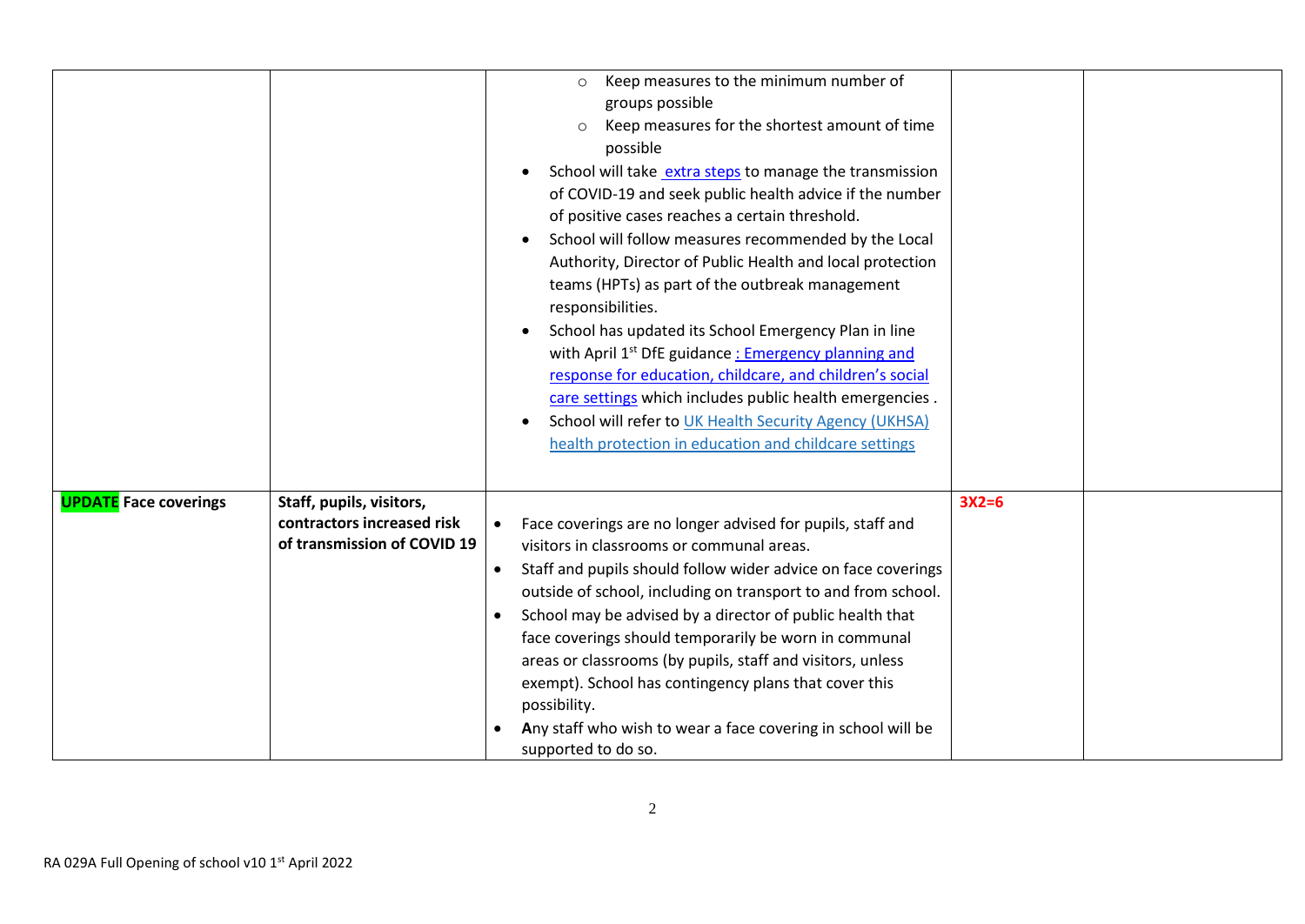| <b>UPDATE</b> School fails to<br>ensure good hygiene &<br>cleaning standards in school<br>to reduce risk of<br>transmission. | Staff, pupils, visitors,<br>contractors increased risk<br>of transmission of COVID 19 | Hand hygiene -<br>School will continue to ensure that staff & pupils maintain<br>high standards of hand hygiene.<br>Suitable facilities are provided for individuals to<br>$\bullet$<br>wash/sanitise their hands regularly<br>Cleaning<br>School will maintain appropriate cleaning regimes, using<br>standard products such as detergents with a focus on<br>frequently touched areas.         | $3X2=6$ |  |
|------------------------------------------------------------------------------------------------------------------------------|---------------------------------------------------------------------------------------|--------------------------------------------------------------------------------------------------------------------------------------------------------------------------------------------------------------------------------------------------------------------------------------------------------------------------------------------------------------------------------------------------|---------|--|
| <b>UPDATED</b> Events in school                                                                                              | Staff, pupils, visitors,<br>contractors increased risk<br>of transmission of COVID 19 | School completes a separate risk assessment for any events<br>held in school following the latest UKHSA guidance                                                                                                                                                                                                                                                                                 | $3X2=6$ |  |
| <b>UPDATED Ventilation -</b><br>failure to ensure all<br>occupied spaces are well<br>ventilated.                             | Staff, pupils, visitors,<br>contractors increased risk<br>of transmission of COVID 19 | When school is in operation, it is well ventilated with<br>comfortable teaching environments.<br>Poorly ventilated spaces have been identified<br>$\bullet$                                                                                                                                                                                                                                      | $3X2=6$ |  |
| <b>UPDATED Close contacts</b>                                                                                                | Staff, pupils, visitors,<br>contractors increased risk<br>of transmission of COVID 19 | From 24 February, routine contact tracing will end.<br>Contacts will no longer be required to self-isolate or<br>advised to take daily tests.<br>Local health teams continue to use contact tracing and<br>provide context-specific advice where they assess this to<br>be necessary as part of their role in managing infectious<br>diseases.<br>Staff or pupils who are close contacts should: | $3X2=6$ |  |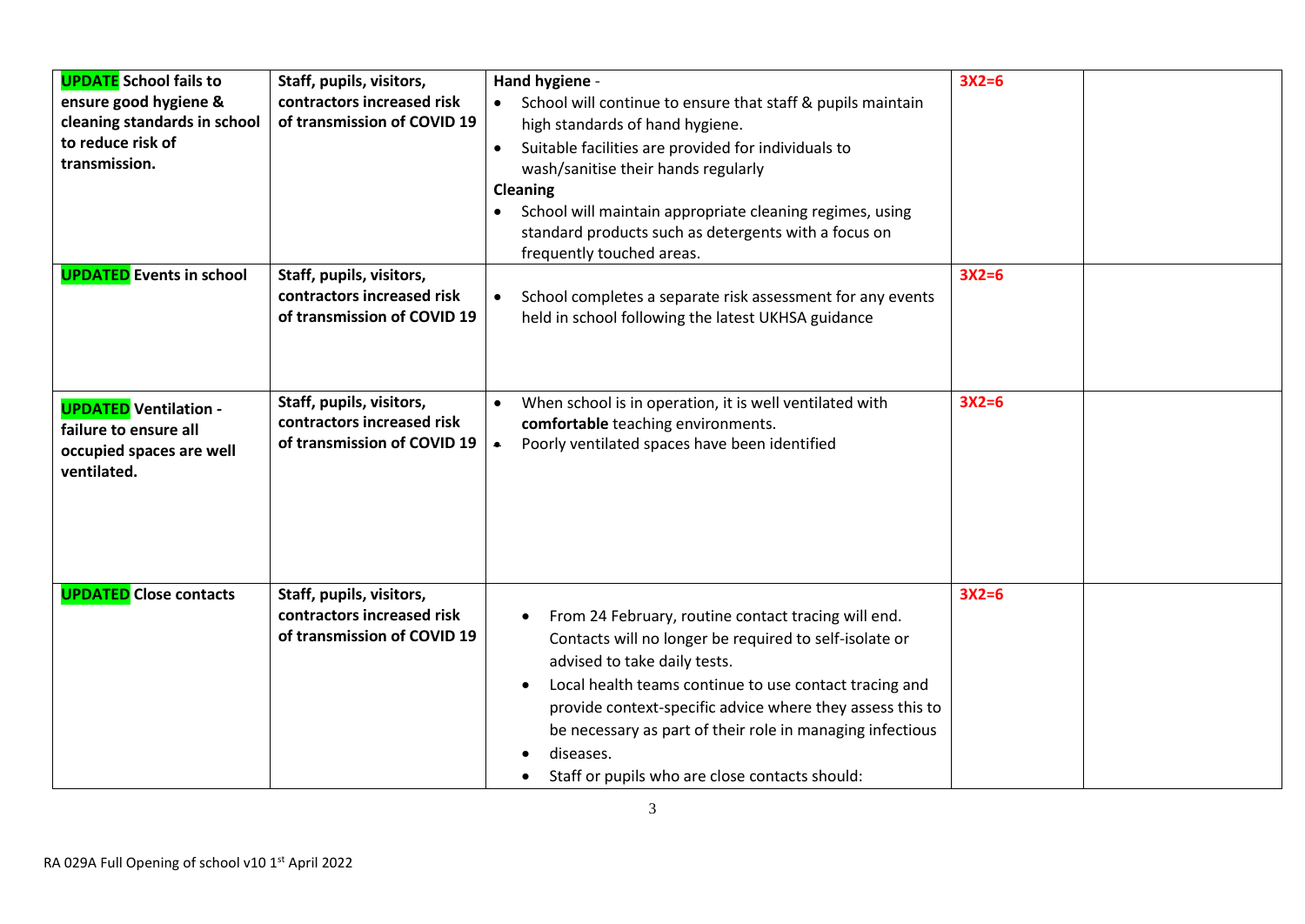|                                                         |                                                                                       | avoid contact with anyone who is at higher risk<br>$\circ$<br>of becoming severely unwell if they are infected<br>with COVID-19, especially those whose immune<br>system means they are at higher risk of serious<br>illness from COVID-19, despite vaccination<br>limit close contact with other people especially<br>$\circ$<br>in crowded, enclosed or poorly ventilated<br>spaces<br>wear a well-fitting face covering made with<br>$\circ$<br>multiple layers or a surgical face mask if you do<br>need to have close contact with other people, or<br>you are in a crowded place<br>wash hands frequently with soap and water or<br>$\circ$<br>use hand sanitiser |         |  |
|---------------------------------------------------------|---------------------------------------------------------------------------------------|-------------------------------------------------------------------------------------------------------------------------------------------------------------------------------------------------------------------------------------------------------------------------------------------------------------------------------------------------------------------------------------------------------------------------------------------------------------------------------------------------------------------------------------------------------------------------------------------------------------------------------------------------------------------------|---------|--|
| <b>UPDATED Positive case</b><br>unaware of new guidance | Staff, pupils, visitors,<br>contractors increased risk<br>of transmission of COVID 19 | Those with a positive test result will be advised to try to<br>stay at home and avoid contact with other people:<br>Staff for 5 days<br>$\circ$<br>Pupils for 3 days<br>$\circ$<br>Both pupils and staff should try to stay home and avoid<br>contact with others if they have symptoms of a<br>respiratory infection and a high temperature or if they<br>feel unwell (returning to school when they feel well<br>enough, and no longer have a high temperature)                                                                                                                                                                                                       | $3X2=6$ |  |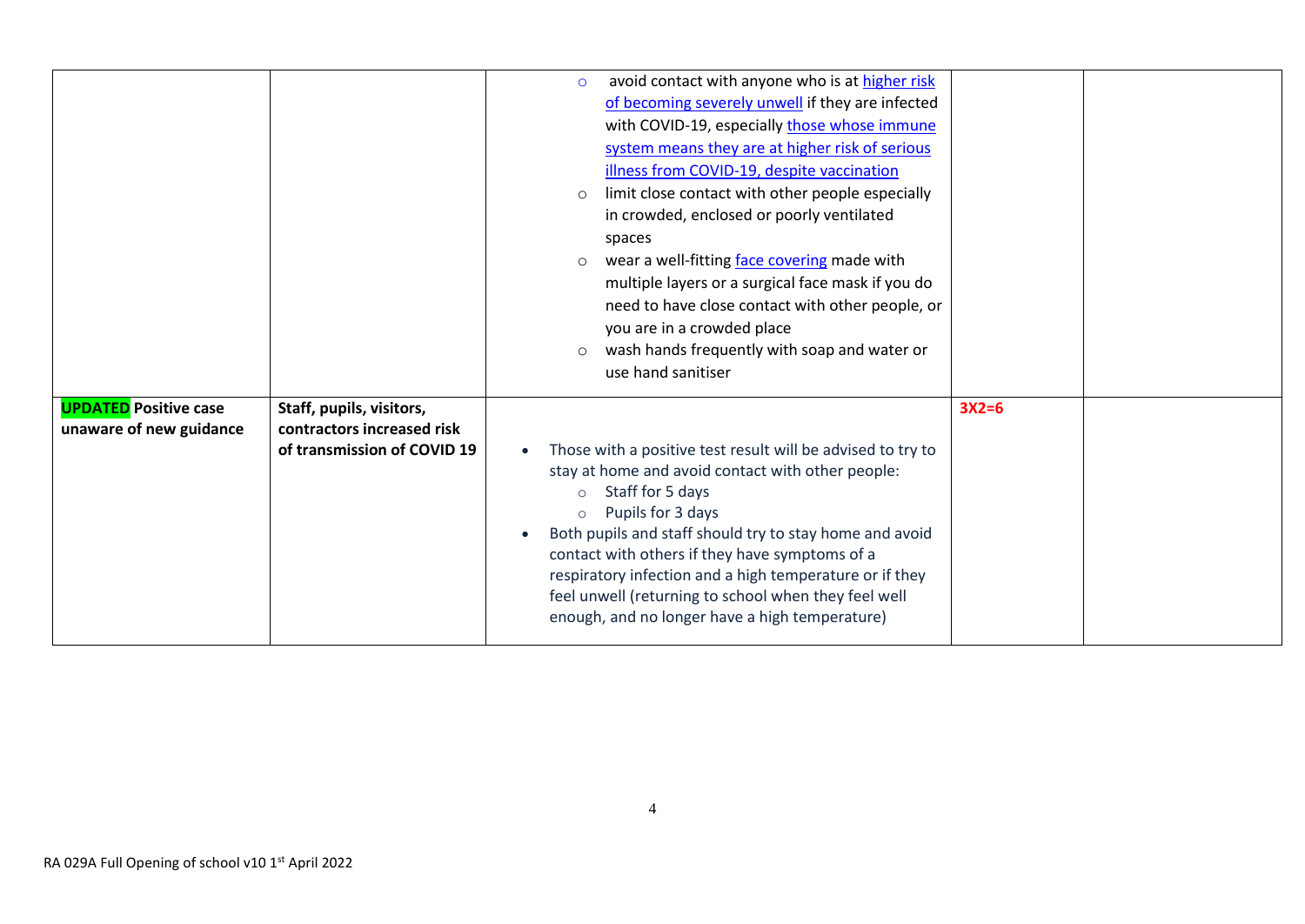| <b>UPDATE</b> Asymptomatic<br>testing                                                                                                                                                                                                                                                                                                                                                    | Staff, pupils, visitors,<br>contractors increased risk<br>of transmission of COVID 19 | Staff and students in all education and childcare settings<br>are no longer required to carry out twice weekly<br>asymptomatic testing.<br>Free testing no longer available for schools and no longer<br>advised in specialist settings<br>If there's an outbreak in school, local directors of public<br>$\bullet$<br>health might advise testing for staff, and for pupils of<br>secondary age and above, for a period of time<br>Spare tests should be kept and only used if advised by<br>your local health protection team, local authority or<br>director of public health". | $3X2=6$ |  |
|------------------------------------------------------------------------------------------------------------------------------------------------------------------------------------------------------------------------------------------------------------------------------------------------------------------------------------------------------------------------------------------|---------------------------------------------------------------------------------------|------------------------------------------------------------------------------------------------------------------------------------------------------------------------------------------------------------------------------------------------------------------------------------------------------------------------------------------------------------------------------------------------------------------------------------------------------------------------------------------------------------------------------------------------------------------------------------|---------|--|
| People at higher risk of<br>becoming seriously unwell<br>from a respiratory infection,<br>including COVID-19<br>older people<br>those who are<br>pregnant<br>those who are<br>unvaccinated<br>people of any<br>$\bullet$<br>age whose immune<br>system means they<br>are at higher risk of<br>serious illness<br>people of any age<br>$\bullet$<br>with certain long-<br>term conditions | Staff, pupils, visitors,<br>contractors increased risk<br>of transmission of COVID 19 | School is aware that certain staff and pupils may be at<br>higher risk becoming seriously unwell from respiratory<br>infections.<br>People in this category are advised to follow Living safely<br>with respiratory infections including Covid 19<br>School will discuss any concerns with employees and<br>parents/carers. And this may form the basis of a personal<br>risk assessment.<br>Employees who have received personal advice from their<br>specialist or clinician on additional precautions to take<br>should continue to follow that advice and advise school        | $3X2=6$ |  |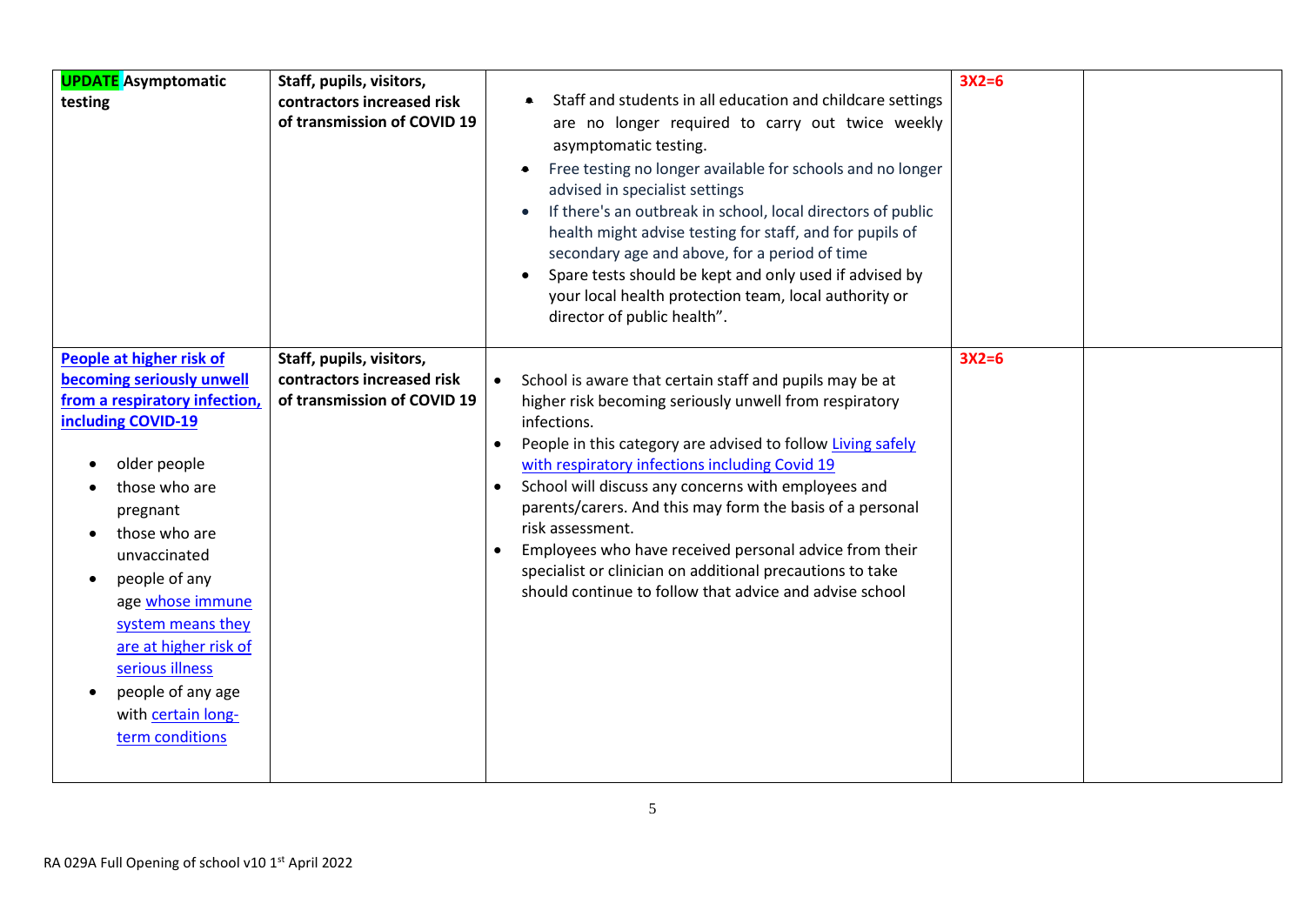| All settings unless indicated |  |  |
|-------------------------------|--|--|
|                               |  |  |





**Likelihood: Consequence**: – Very likely 5 – Catastrophic – Likely 4 – Major – Fairly likely 3 – Moderate – Unlikely 2 – Minor – Very unlikely 1 – Insignificant

| <b>Risk Rating</b> | <b>Action Required</b>                                                                                          |
|--------------------|-----------------------------------------------------------------------------------------------------------------|
| $20 - 25$          | <b>Unacceptable</b> – stop activity and make immediate improvements                                             |
| $10 - 16$          | Urgent action – take immediate action and stop activity, if necessary, maintain existing<br>controls vigorously |
| $5 - 9$            | Action - Improve within specific timescales                                                                     |
| $3 - 4$            | Monitor – but look to improve at review or if there is a significant change                                     |
| $1 - 2$            | Acceptable – no further action but ensure controls are maintained & reviewed                                    |
|                    |                                                                                                                 |

(1) List hazards *something with the potential to cause harm* here

(2) List groups of people who are especially at risk from the significant hazards which you have identified

(3) List existing controls here or note where the information may be found. Then try to quantify the level of risk *the likelihood of harm arising* that remains when the existing controls are in place based on the number of persons affected, how often they are exposed to the hazard and the severity of any consequence*.* Use this column to list the controls that you might take and develop all or some of that list into a workable action plan. Have regard for the level of risk, the cost of any action and the benefit you expect to gain. Agree the action plan with your team leader and make a note of it overleaf. If it is agreed that no further action is to be taken this too should be noted.

## (5) **ACTION PLAN**

|   |                                                         | Responsible | Completed |
|---|---------------------------------------------------------|-------------|-----------|
|   | Circulate the final version to all staff & stakeholders | H.          |           |
| ∼ |                                                         |             |           |
|   |                                                         |             |           |
|   |                                                         |             |           |
| J |                                                         |             |           |